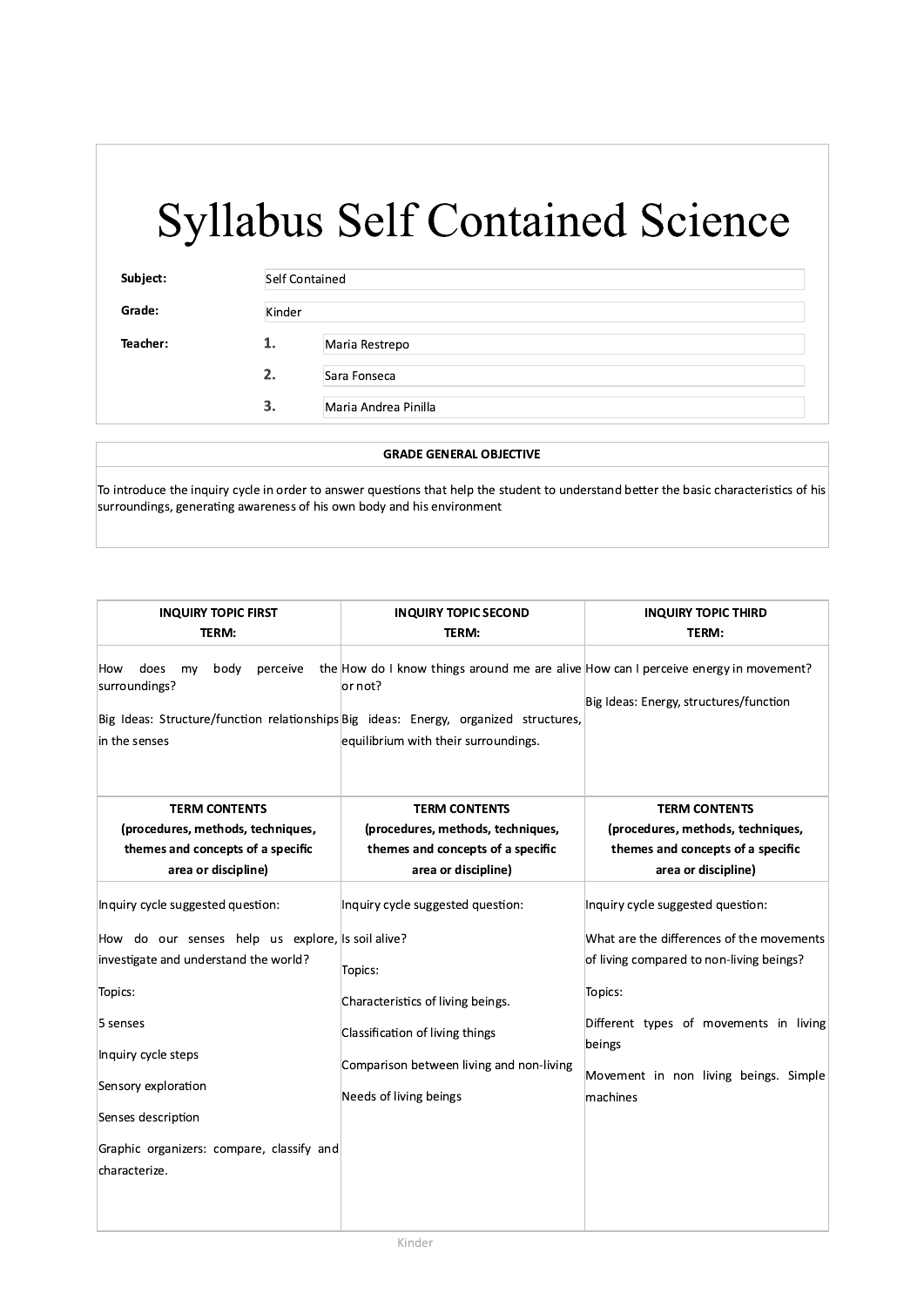| Subject: |    | Self Contained  |  |
|----------|----|-----------------|--|
| Grade:   |    | Transition      |  |
| Teacher: | 1. | Patricia Rivera |  |
|          | 2. | Olga Simbaqueva |  |
|          | 3. | Mahli Rickie    |  |

**GRADE GENERAL OBJECTIVE** 

To recognize patterns and relationships of specific living and non-living beings of the local surroundings by describing the changes and interactions among them through exploration, posing and extending questions and hypothesis and construction of evidences and claims to seek answers and promote environmental awareness, through inductive and analogical reasoning.

| <b>INQUIRY TOPIC FIRST</b><br>TERM:                                                                                                              | <b>INQUIRY TOPIC SECOND</b><br>TERM:                                                                                  | <b>INQUIRY TOPIC THIRD</b><br>TERM:                                                                                   |
|--------------------------------------------------------------------------------------------------------------------------------------------------|-----------------------------------------------------------------------------------------------------------------------|-----------------------------------------------------------------------------------------------------------------------|
| How the body defends from diseases?<br>Big ideas: Structure/function/relationships Big ideas: patterns/structrure/cause-effect                   | How do animals/plants survive in nature? $\vert$ How is energy expressed in different forms                           | in our daily lives?<br>Big idea: Flow of energy and matter                                                            |
| <b>TERM CONTENTS</b><br>(procedures, methods, techniques,<br>themes and concepts of a specific<br>area or discipline)                            | <b>TERM CONTENTS</b><br>(procedures, methods, techniques,<br>themes and concepts of a specific<br>area or discipline) | <b>TERM CONTENTS</b><br>(procedures, methods, techniques,<br>themes and concepts of a specific<br>area or discipline) |
| Inquiry cycle suggested question:                                                                                                                | Inquiry cycle suggested question:                                                                                     | Inquiry cycle suggested question:                                                                                     |
| take care of our body?                                                                                                                           | Why we must follow healthy routines and How have animals and plants adapted to<br>solve problems?                     | How different types of energy are used in<br>our daily life activities?                                               |
| <b>Topics:</b>                                                                                                                                   | <b>Topics:</b>                                                                                                        | <b>Topics:</b>                                                                                                        |
| Inquiry cycle steps:                                                                                                                             | Inquiry cycle steps:                                                                                                  | Inquiry cycle steps:                                                                                                  |
| Step 1: Engage                                                                                                                                   | Step 1: Engage                                                                                                        | Step 1: Engage                                                                                                        |
| Step 2: Explore                                                                                                                                  | Step 2: Explore                                                                                                       | Step 2: Explore                                                                                                       |
| Step 3: Analysis and conclusion                                                                                                                  | Step 3: Analysis and conclusion                                                                                       | Step 3: Analysis and conclusion                                                                                       |
| Step 4: Communicate                                                                                                                              | Step 4: Communicate                                                                                                   | Step 4: Communicate                                                                                                   |
| The digestive system and digestion                                                                                                               | Plants and animals general facts                                                                                      | Energy is important in everyday life                                                                                  |
| Healthy diet (food pyramid)                                                                                                                      | Food/diet                                                                                                             | Light, sound, and heat are forms of energy                                                                            |
| Healthy routines (washing hands, brushing Ways to protect/survive/predators<br>teeth, vaccination, check ups)<br>Germs in my body and everywhere | Plants and animals adaptations                                                                                        | Energy (sound, light, heat) can move from<br>one object or material to another object or<br>material (transfer)       |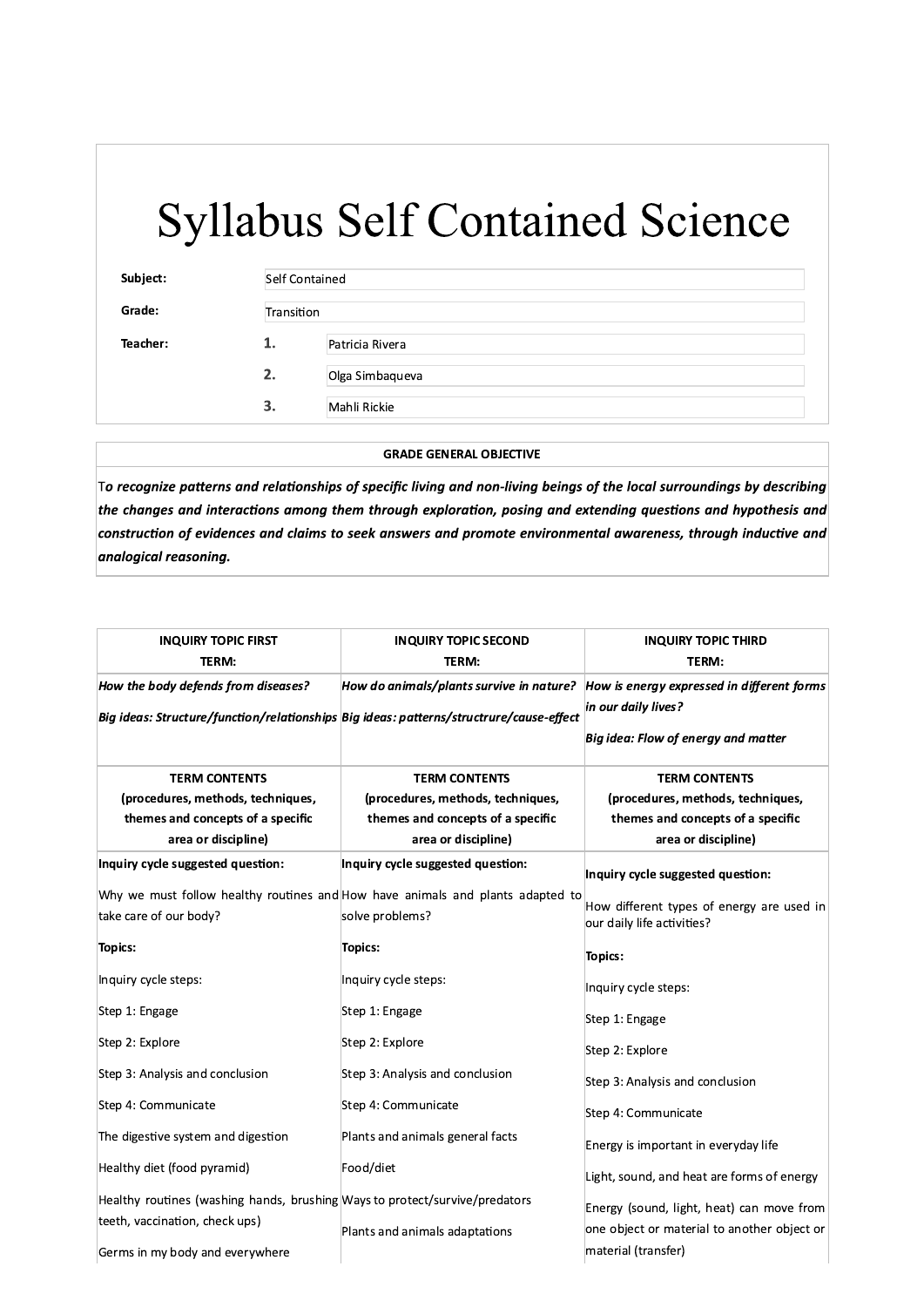| classify, cause-effect.                                                            | Graphic organizers: compare, contrast, Plants and animals environment (water and Sounds are vibrations that we can hear and<br>land)                                                    | sometimes see and feel.                                                                                                                                                                                           |
|------------------------------------------------------------------------------------|-----------------------------------------------------------------------------------------------------------------------------------------------------------------------------------------|-------------------------------------------------------------------------------------------------------------------------------------------------------------------------------------------------------------------|
| <b>Lab practice:</b> Observing the growth of Life cycles<br>germs in petri dishes. | Animals/plants in technology<br>Graphic organizers: concept maps, Venn<br>diagrams, sequence maps, cause-effect<br>Lab practice: Observing the body structure<br>lof different animals. | Graphic organizers: concept maps, Venn<br>diagrams, sequence maps, cause-effect<br><b>Lab practice:</b> Observing ways energy is<br>transfered to other objects in different<br>environments (air, water, solids) |

Transition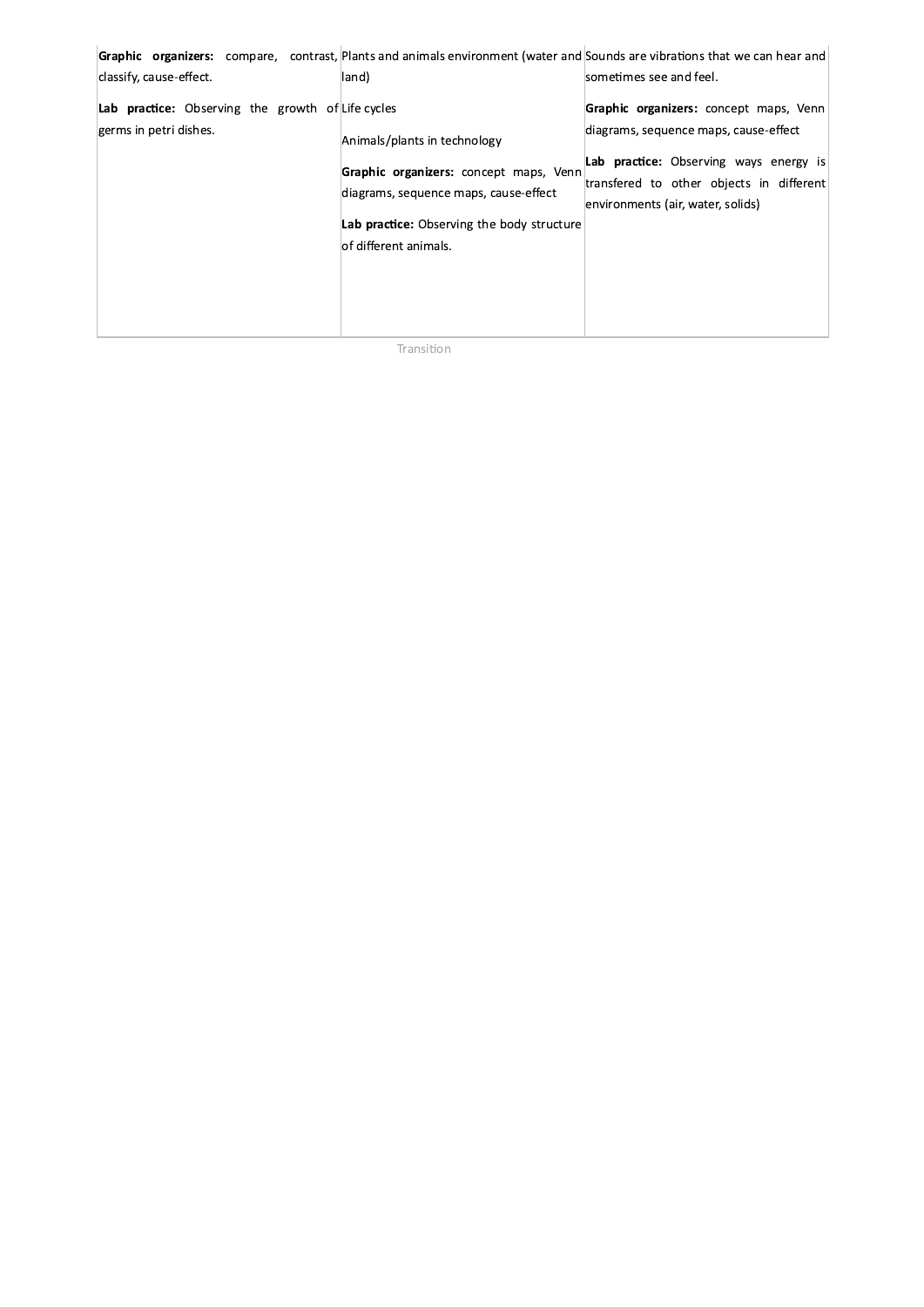| Subject: | Self Contained |                   |
|----------|----------------|-------------------|
| Grade:   | First          |                   |
| Teacher: | 1.             | Mariana Rodriguez |
|          | 2.             | Marcela Pérez     |
|          | 3.             | Luz Maria Paredes |

#### **GRADE GENERAL OBJECTIVE**

| <b>INQUIRY TOPIC FIRST</b><br>TERM:                                                                                                                                                                                                                                          | <b>INQUIRY TOPIC SECOND</b><br>TERM:                                                                                                                                                                                                                                                                | <b>INQUIRY TOPIC THIRD</b><br>TERM:                                                                                                                                                                                                                                  |
|------------------------------------------------------------------------------------------------------------------------------------------------------------------------------------------------------------------------------------------------------------------------------|-----------------------------------------------------------------------------------------------------------------------------------------------------------------------------------------------------------------------------------------------------------------------------------------------------|----------------------------------------------------------------------------------------------------------------------------------------------------------------------------------------------------------------------------------------------------------------------|
| PATTERNS IN ENERGY AND MATTER                                                                                                                                                                                                                                                | STRUCTURE-FUNCTION RELATIONSHIP<br>IN HABITATS AND PLANTS                                                                                                                                                                                                                                           | STABILITY AND CHANGE ON EARTH'S<br><b>SURFACE</b>                                                                                                                                                                                                                    |
| <b>TERM CONTENTS</b><br>(procedures, methods, techniques,<br>themes and concepts of a specific<br>area or discipline)                                                                                                                                                        | <b>TERM CONTENTS</b><br>(procedures, methods, techniques,<br>themes and concepts of a specific<br>area or discipline)                                                                                                                                                                               | <b>TERM CONTENTS</b><br>(procedures, methods, techniques,<br>themes and concepts of a specific<br>area or discipline)                                                                                                                                                |
| Inquiry cycle suggested question:                                                                                                                                                                                                                                            | Inquiry cycle suggested question:                                                                                                                                                                                                                                                                   | Inquiry cycle suggested question:                                                                                                                                                                                                                                    |
| <b>Topics:</b><br>1) PROPERTIES OF MATTER<br>(Patterns, Cause-effect)<br>• Describe matter<br>• Solids<br>• Liquids and gases<br>• Use matter<br>2) CHANGES OF MATTER<br>(energy and matter)<br>• Put matter together<br><b>Mixtures</b><br>Temperature<br>Changes<br>matter | <b>Topics</b><br>1) LIVING THINGS IN HABITATS<br>(Structure-function)<br>• Habitats<br>Forests and grasslands<br>Water habitats<br>• Hot and cold deserts<br>2) PLANTS AND THEIR NEEDS<br>(cause-effect, structure-function,<br>• Plants need water<br>Plants need light<br>Plants make more plants | <b>Topics</b><br>1) EARTH'S SURFACE<br>(patterns)<br>• Describe Earth's surface<br>Oceans<br>• Freshwater<br>2) EARTHS'S SURFACE CHANGES<br>(Stability and change)<br>• Weathering and erosion<br>• Quick changes to Earth's<br>surface<br>• Slowing Earth's Changes |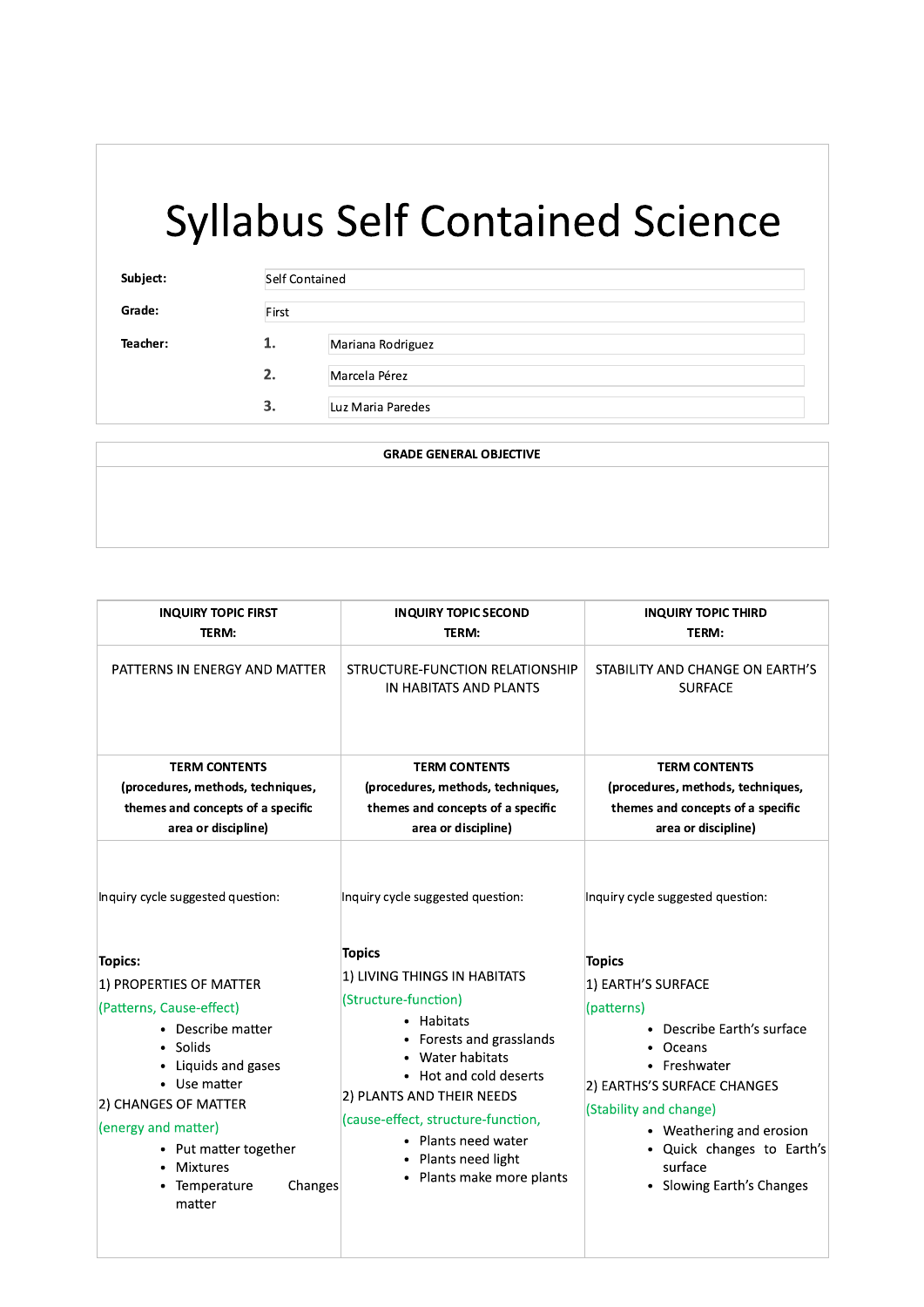Subject:

Grade: Teacher:

 $\mathbf{1}$ .  $2.$  $\overline{3}$ .

| Self Contained |                          |  |
|----------------|--------------------------|--|
| Second         |                          |  |
| 1.             | Magdalena Joya Tellez    |  |
| 2.             | Molly Celesta Cunningham |  |
| 3.             | Leila Patricia Barrera   |  |

#### **GRADE GENERAL OBJECTIVE**

To describe transformation processes in different physical and biological phenomena in order to establish cause and effect relationships through an enrichment in comparisons, data collection and structural characterizations.

| <b>INQUIRY TOPIC FIRST</b><br>TERM:                                                                                                                                                                                        | <b>INQUIRY TOPIC SECOND</b><br>TERM:                                                                                                                                                                                                                            | <b>INQUIRY TOPIC THIRD</b><br>TERM:                                                                                                                                                                                                                                                                                                                                                         |  |
|----------------------------------------------------------------------------------------------------------------------------------------------------------------------------------------------------------------------------|-----------------------------------------------------------------------------------------------------------------------------------------------------------------------------------------------------------------------------------------------------------------|---------------------------------------------------------------------------------------------------------------------------------------------------------------------------------------------------------------------------------------------------------------------------------------------------------------------------------------------------------------------------------------------|--|
| CAUSE AND<br><b>EFFECT</b><br><b>IN</b><br><b>SYSTEMS</b>                                                                                                                                                                  | PHYSICAL CAUSE AND EFFECT IN ECOSYSTEMS                                                                                                                                                                                                                         | CAUSE AND EFFECT IN DEVELOPMENT<br>AND EVOLUTION OF PLANTS AND<br>ANIMALS                                                                                                                                                                                                                                                                                                                   |  |
| <b>TERM CONTENTS</b>                                                                                                                                                                                                       | <b>TERM CONTENTS</b>                                                                                                                                                                                                                                            | <b>TERM CONTENTS</b>                                                                                                                                                                                                                                                                                                                                                                        |  |
| (procedures, methods, techniques,                                                                                                                                                                                          | (procedures, methods, techniques,                                                                                                                                                                                                                               | (procedures, methods, techniques,                                                                                                                                                                                                                                                                                                                                                           |  |
| themes and concepts of a specific<br>area or discipline)                                                                                                                                                                   | themes and concepts of a specific<br>area or discipline)                                                                                                                                                                                                        | themes and concepts of a specific<br>area or discipline)                                                                                                                                                                                                                                                                                                                                    |  |
| <b>Topics:</b><br>1) MOTION AND FORCES (patterns, 1) WEATHER AND CLIMATE (patterns)<br>cause-effect)<br>Motion<br>Gravity<br>Forces can change motion<br>• Applied Force<br>2) MAGNETIC FORCES (cause-effect)<br>• Magnets | <b>Topics</b><br>• Weather changes<br>Different climates<br>Human role on climate<br>change<br>2) CHANGES IN ECOSYSTEMS (cause-<br>effect)<br>affect<br>• Changes<br>living<br>things<br>Natural hazards<br>change<br>environments<br>Humans<br>and<br>hazards. | <b>Topics</b><br>1) PARENTS AND OFFSPRING (patterns,<br>cause-effect)<br>• Life cycles of plants<br>Life cycles of animals<br>• Inherited and learn traits.<br>2) SURVIVAL (cause-effect)<br>• Animal group survival<br>Adaptations<br><b>Natural Selection</b><br>3) LEARN FROM THE PAST<br>(scale,<br>natural proportion and quantity)<br>• Things from long ago<br>Fossils.<br>Dinosaurs |  |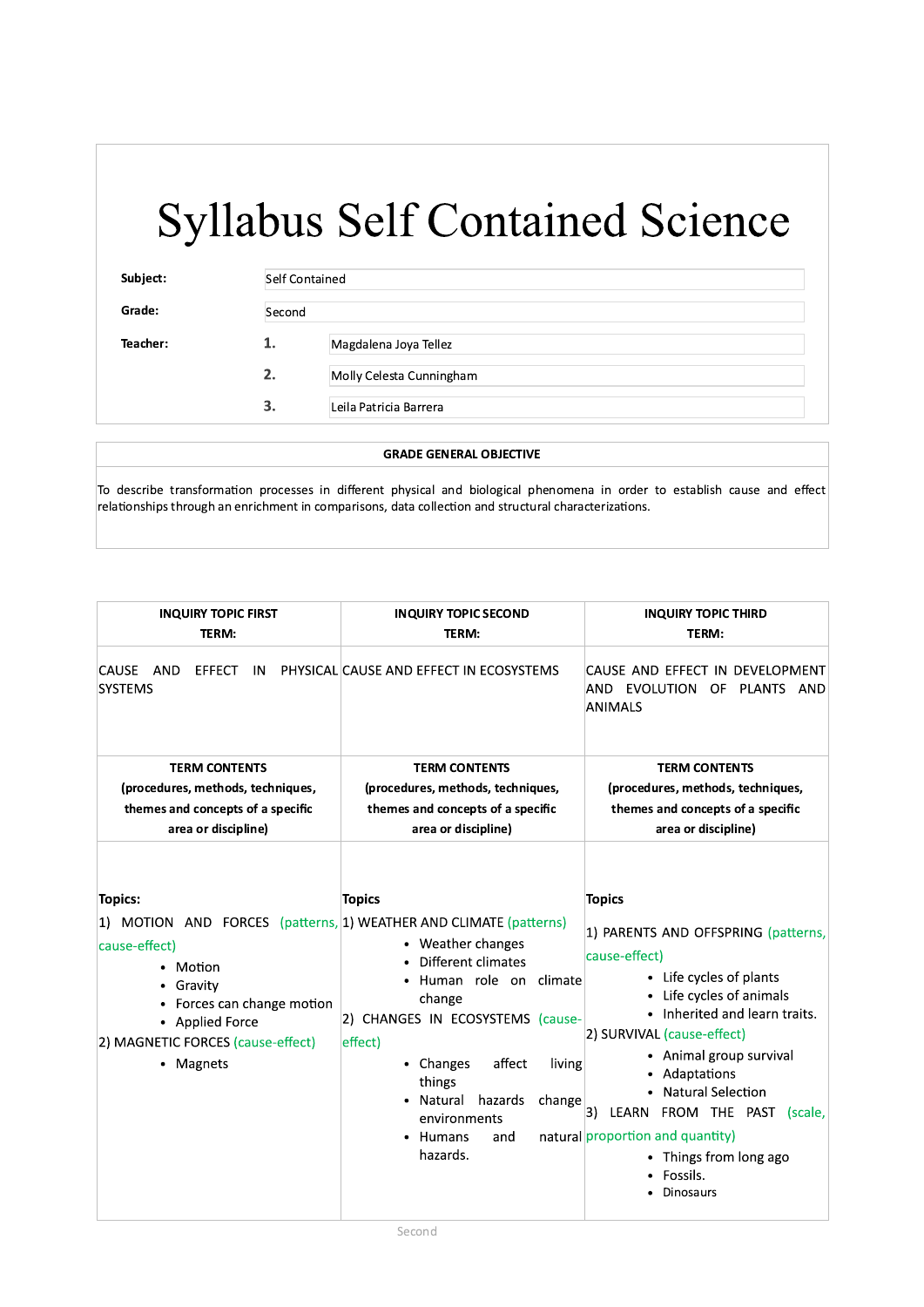| Subject: | Self Contained |                  |
|----------|----------------|------------------|
| Grade:   | Third          |                  |
| Teacher: | 1.             | Andrea Nensthiel |
|          | 2.             |                  |
|          | 3.             | Elena Morrice    |

#### **GRADE GENERAL OBJECTIVE**

To understand patterns in living and non-living beings to classify it in order to infer about diversity, structures and function and create awareness of the importance of energy to keep a system working.

| <b>INQUIRY TOPIC FIRST</b>                                                                                                                                                                                                                                                                                                                                                                                                                                                                                                                                                                                                                                                                                                                                                                   | <b>INQUIRY TOPIC SECOND</b>                                                                                                                                                                                                                                                                                                                                                                                    | <b>INQUIRY TOPIC THIRD</b>                                                                                                                                                                                                                                                                                                      |
|----------------------------------------------------------------------------------------------------------------------------------------------------------------------------------------------------------------------------------------------------------------------------------------------------------------------------------------------------------------------------------------------------------------------------------------------------------------------------------------------------------------------------------------------------------------------------------------------------------------------------------------------------------------------------------------------------------------------------------------------------------------------------------------------|----------------------------------------------------------------------------------------------------------------------------------------------------------------------------------------------------------------------------------------------------------------------------------------------------------------------------------------------------------------------------------------------------------------|---------------------------------------------------------------------------------------------------------------------------------------------------------------------------------------------------------------------------------------------------------------------------------------------------------------------------------|
| TERM:                                                                                                                                                                                                                                                                                                                                                                                                                                                                                                                                                                                                                                                                                                                                                                                        | TERM:                                                                                                                                                                                                                                                                                                                                                                                                          | TERM:                                                                                                                                                                                                                                                                                                                           |
| <b>DESIGNED OBJECTS</b>                                                                                                                                                                                                                                                                                                                                                                                                                                                                                                                                                                                                                                                                                                                                                                      | ENERGY TRANSFERS IN NATURAL AND STRUCTURE-FUNCTION RELATIONSHIP IN CAUSE AND EFFECT IN EARTH'S SURFACE<br>PLANT AND ANIMAL SYSTEMS                                                                                                                                                                                                                                                                             |                                                                                                                                                                                                                                                                                                                                 |
| <b>TERM CONTENTS</b>                                                                                                                                                                                                                                                                                                                                                                                                                                                                                                                                                                                                                                                                                                                                                                         | <b>TERM CONTENTS</b>                                                                                                                                                                                                                                                                                                                                                                                           | <b>TERM CONTENTS</b>                                                                                                                                                                                                                                                                                                            |
| (procedures, methods, techniques,                                                                                                                                                                                                                                                                                                                                                                                                                                                                                                                                                                                                                                                                                                                                                            | (procedures, methods, techniques,                                                                                                                                                                                                                                                                                                                                                                              | (procedures, methods, techniques,                                                                                                                                                                                                                                                                                               |
| themes and concepts of a specific                                                                                                                                                                                                                                                                                                                                                                                                                                                                                                                                                                                                                                                                                                                                                            | themes and concepts of a specific                                                                                                                                                                                                                                                                                                                                                                              | themes and concepts of a specific                                                                                                                                                                                                                                                                                               |
| area or discipline)                                                                                                                                                                                                                                                                                                                                                                                                                                                                                                                                                                                                                                                                                                                                                                          | area or discipline)                                                                                                                                                                                                                                                                                                                                                                                            | area or discipline)                                                                                                                                                                                                                                                                                                             |
| cycles<br>Methodology:<br>inquiery<br>share ideas, collecting data, identification share ideas, collecting data.<br>of variables.<br>Topics:<br>1. Transfers of energy<br>Types of energy: light, sound, heat, plants<br>chemical, electricity, potential and kinectic.<br>(Characteristics, uses, examples in daily life Classifying plants (vascular-non-vascular)<br>and transfers, evidence, variables, cause<br>and effect, law of conservation of energy).<br>2. Energy and motion<br>Potential and kinetic energy. Design energy invertebrate and their sub groups)<br>solutions-(Characteristics, uses, examples<br>in daily life and transfers, evidence,<br>variables, cause and effect, law of<br>conservation of energy).<br>3. Energy resources<br>Renewable and non-renewable. | with Methodology:<br>cycles<br>inquiery<br>emphasis in formulation of explanitions, emphasis in formulation of explanations, emphasis in formulation of explanations,<br>Topics:<br>1. Structure and functions if living things<br>Physical and behaviour adaptation in formation procesess.<br>Physical<br>and behavioir adaptations in and floods.<br>animal<br>Classifying<br>animals<br>(vertebrate<br>and | with Methodology:<br>inquiery<br>cycles<br>with<br>share ideas, collecting data.<br>Topics:<br>1. Earth changing features. History of earth<br>s surface and landforms characteristics and<br>2. Causes of change in the earth's surface.<br>Natural: Earthquakes, volcanoes, tsunamies<br>Human: Global warming and pollution. |